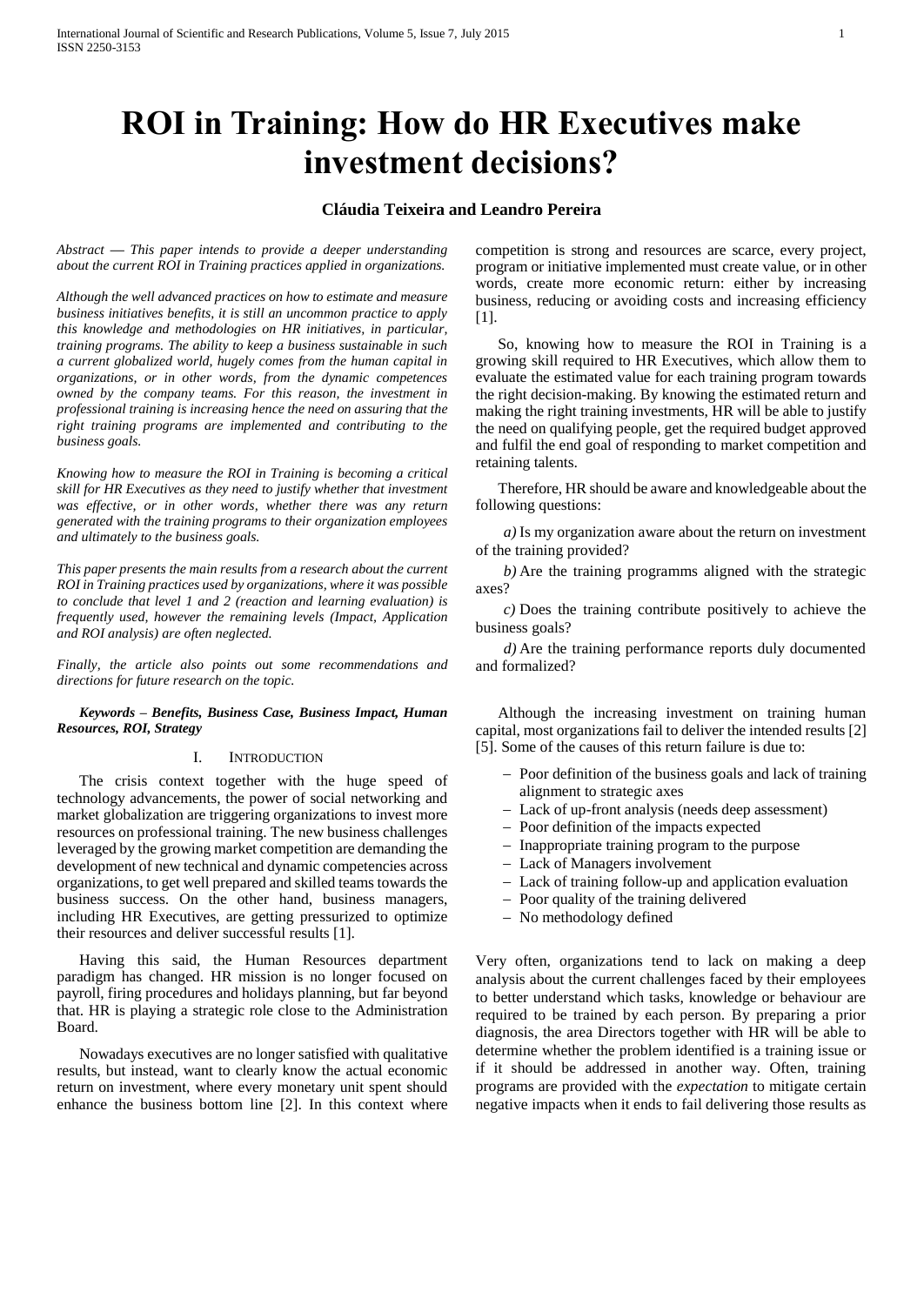the best solution would be a non-training solution instead [such as compensation strategies, team buildings, managerial coaching, processes and workflow improvements, equipment repair or replacement, workload adjustment and others] [5].

Having this said, the need to invest resources in the right training programmes is a growing concern together with the need to avoid wasting financial capital in training sessions only due to a legal compliance.

According to Blaise Pascal: *"No one is that ignorant that does not have anything to teach. No one is that wise that hasn't got anything to learn".*

## II. WHAT IS THE ROI IN TRAINING?

Figure 1- ROI Framework



# **ROI** INSTITUTE<sup>N</sup>

Source: Adapted from Philips, Jack. 2007

The ROI Methodology is used over 5,000 organizations and considered the most used and implemented evaluation system in the world [2]. The ROI Methodology not only provides the capability to evaluate program performance, but also improves the design of programs for optimal impact.

Below are presented the intended goals for each level of the framework and some techniques suggestions for collection (which must be appropriate to the purpose under analysis) [3] [4] [6]:

 **Level 1**: **Reaction**: Measure participant's reaction to the program. What did they like? What is their opinion [trainer, atmosphere, scheduling]? Did they found the training useful?

*Techniques*: Survey; Interviews

 **Level 2**: **Learning**: Measures skills, knowledge or attitude changes. [Change in attitude, skills, knowledge].

 *Techniques*: Pre and Post-training assessments eg. Test performance, role play, pre-post test

 **Level 3**: **Application**: Measures changes in **behavior** on-the-job and specific application and implementation. [Doing things differently at work]

 *Techniques*: Observation; Interview. *Note*: Allow time for change. This analysis should be done Pre and Post Training for comparison

 **Level 4: Impact**: Measures business impact (program benefits). Overall change to the business [i.e. decreased costs with a task; reduce nº accidents at work; increase sales; increase efficiency]

*Techniques*: Control Group; Trend Analysis

When defining the objectives for Level 3 and 4 it is aimed to clearly see how the training program's outcome will actually help the organization, which are typically required by sponsors of training and development (the key clients who pay for the program and support it), so they can connect training with business-unit measures. After the training session is conducted, these goals and related metrics must be collected to compare the training benefits estimation with the actual benefits realisation.

 **Level 5: Return on Investment**: compares the program monetary benefits with the program costs, presented in a percentage. Analyse how the bottom line changed and analyse whether the benefits are greater than the cost. To determine ROI, we need to collect data through assessment and evaluation on what knowledge and skills were gained and what behaviors have changed. If there is no change on employee's behavior, there is no impact hence no ROI [2]. In order to define the initiative's impact, *Pereira Diamond* suggests the benefits identification within four dimensions: business growth, costs reduction, efficiency increase or legal compliance [1].

#### III. ROI IN TRAINING BENEFITS

To better understand the ROI contribution to Management teams, below are presented the main **benefits** [2] [5]**:**

 **Measure Contribution –** By following an accurate and credible process it is possible to get the specific contribution from a number of programs, or in other words, the impact of learning in quantitative terms. A ROI study will determine if the program benefits outweighed the cost, which is a key information for HR better management;

 **Establish Priorities** – By calculating ROI In different areas allows to understand which programs contributes the most and assist on choosing the highest impact programs within the organization. The most inefficient programs may be redesigned or redeployed while the ineffective ones should be discontinued;

 **Focus on Results** – This methodology is a resultsbased process, so it focus on the program results and requires stakeholders involved to focus on measurable objectives: what the program attempts to accomplish;

 **Earn respect of Senior Executives and Sponsor** – Senior executives seek to know the ROI of decisions, so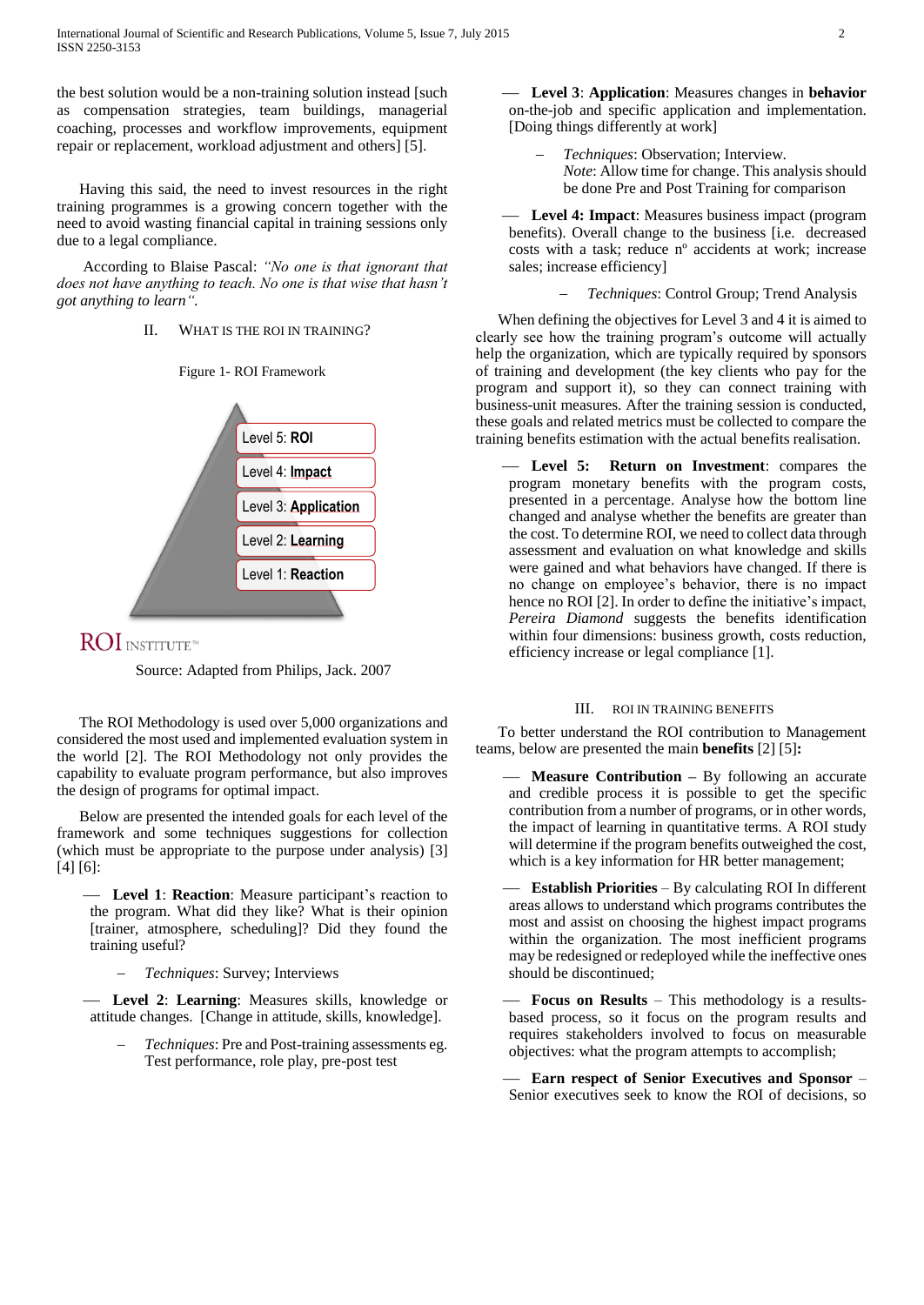they will appreciate the efforts to connect training to business impacts and show the benefits monetary value;

 **Alter Management Perceptions of Learning and Development** – allows top management understanding that learning is an investment and not an expense.

# IV. METHODOLOGY

Considering the increasing the need on improving the training investment practices in organizations, this research aims to obtain a deeper understanding about the ROI in Learning practices applied by HR and identify the main gaps for improvement.

For this purpose, several HR members (Directors, Managers and Coordinators) from different sectors (Banking, Construction, Energy, Retail, Health, Insurance, Telco and others) were contacted and invited to participate in a survey.

The sampling method used was a convenience sample as the researchers invited participants who were aware about the importance of this subject.

The survey was composed by six multiple choice questions based on a Likert rating scale and one open question, designed based on the ROI Methodology best practices.

From 100 surveys sent during a one week period from 4 to 9 May 2015, 53 have accepted to participate which means a success rate of 53%.

#### V. RESULTS

Regarding the sample profile 26% of the participants were HR Directors, 40% HR Managers and 33% HR coordinators. Concerning the organization dimension in terms of the number of employees, 11% have <10 employees, 9% between [11-49] employees, 49% between [50-250] employees and 30% with > 250 employees.

Below are presented the survey questions and the related data analysis.



Source: Self-constructed

This question aimsto analyze the first level of the ROI Pyramid.

Out of the 5 levels, the participant's reaction evaluation is the most frequent practice: 81% says that do it always, 11% very often and only 8% do it rarely.

These numbers are very positive as it shows that the reaction analysis is a common concern across the majority of organizations. However, do organizations consider the participants feedback to improve trainings quality and effectiveness? Whenever there is a negative classification to the training session, is it queried why? These are critical aspects to consider for a successful satisfaction evaluation.

However, even though the reaction towards the program may have been excellent, that will not necessarily guarantee a learning transfer (application on the job) and consequently no impact (no changes in outcomes) [4].

#### Figure 3





Source: Self-constructed

This question aims to analyse the second level of the ROI Pyramid: the learning progress obtained from training. At this level it is possible to observe a huge drop from the previous one. Only 9% says do it *always*, 40% *very often* and 47% *rarely*, while 4% has *never* completed this task. These numbers suggest that almost half of the organization miss the learning evaluation process straight after the training program, which does not allow them to understand how much it contributed to the target audience (knowledge or skills improvement).

In order to evaluate the third level, participants were queried whether they prepare an application plan at the end of the program and if they prepare a systematized follow-up to validate it.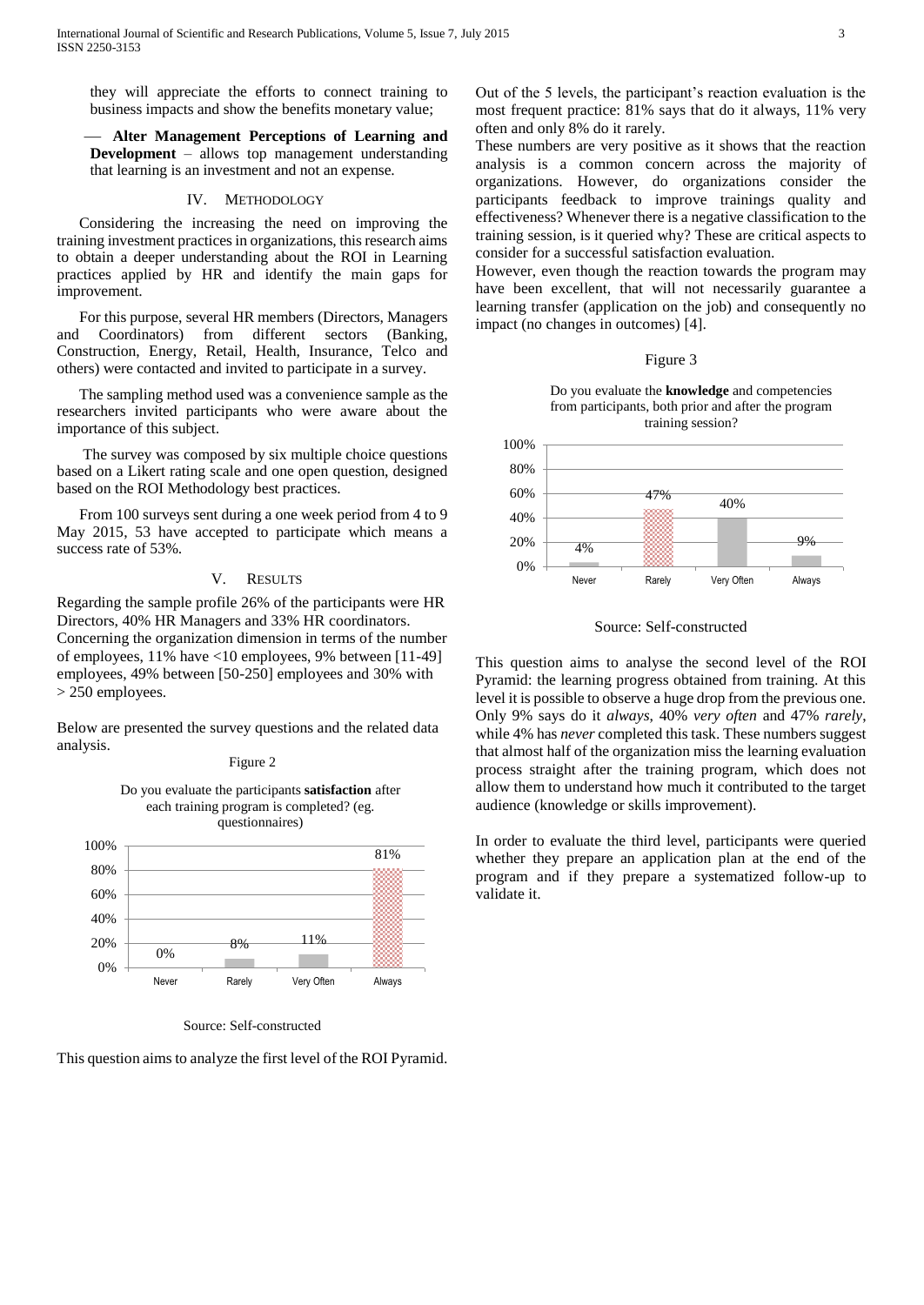

#### Source: Self-constructed

Regarding the preparation of an application plan, only 6% answered *Always*, 25% *very often*, against a huge proportion doing it *rarely* with 56%. 13% says they *never* do it. These numbers suggest that the majority of the companies do not make any plan at the end of the training program, specifying what, when and where will apply the new knowledge/skills acquired in their reality (daily tasks).

#### Figure 5

Do you make a **sistematized follow-up** after training to validate the application?



Source: Self-constructed

Similarly to the previous question, very similar results were verified: only 4% says it is always done a follow-up, 34% very *often*, 53% *rarely* and 9% *Never*. These results come as a consequence. If there is a lack of a prior application plan to what tasks/projects/processes the new techniques/skills/knowledge acquired will be applied, then validating that application in a systematized way will also be compromised. If there is no follow-up in employee's job reality, how can we measure if the training was successful? If there is no change in employee's behavior, then there is no impact, no benefits, hence no positive ROI. So it is crucial to be aware about this information, to improve management decisions. By missing this step, it will be impossible to prepare an impact analysis and measure the quantitative value of the benefits generated. In other words it will be impossible to conclude whether the investment in training brought value to the business.

# Figure 6

Is the training **quantitative impact** measured during the employees activity? (eg. metrics, KPIs)



Source: Self-constructed

The numbers suggest that 4% always do an application analysis and 11% confirms a quantitative impact measurement. But is it possible to measure an impact without making a follow-up on the application? If there is no application there is no ROI, so are people consistently aware and knowledgeable about what ROI means?

Upon the decision-making process about considering making or not the training program, HR together with the Area Director, must have collected the current problem / difficulties faced by their employees (team) and the impacts on the employees daily basis. It is critical to identify what tasks or processes have to be improved and understand their linkage to the business results, before any decision about the training program solution. Having the current scenario (prior to the training) clearly identified (i.e described with metrics), then after the training program the same metrics should be verified and evaluate whether there was any improvement and how much.

In this step we should be able to answer the following questions:

- Was the training effective?
- Did it fit the previous "pains" identified?
- How much that benefits represents in monetary terms?

To assist on getting this information, the organization should create specific metrics and *kpis* which "pictures" the current scenario (prior the training) and assure its collection once again, after the training program.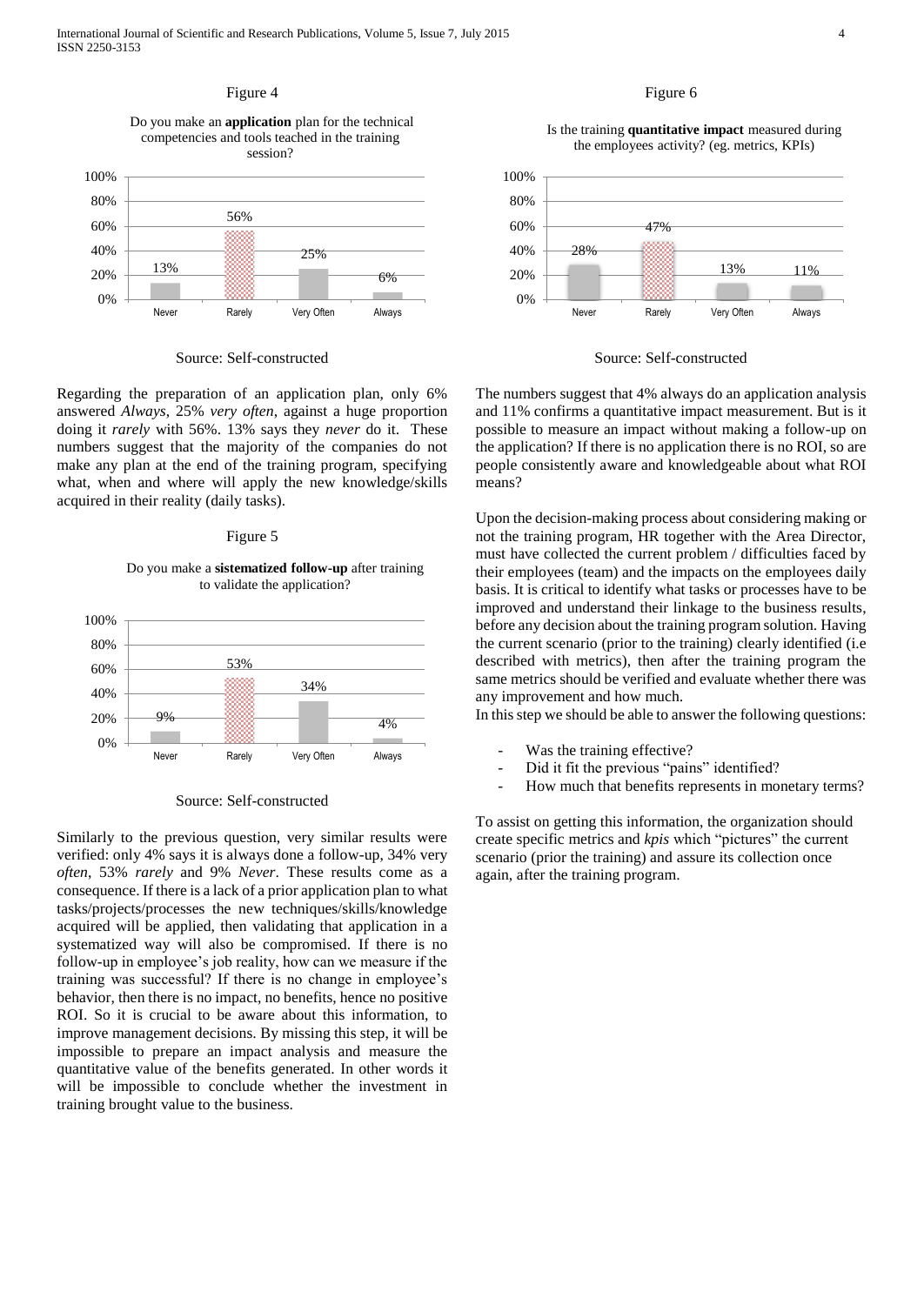# Figure 7

## Is there any **evaluation** to measure the economic value generated by each training program?



Source: Self-constructed

Having the training benefits identified and quantified in monetary terms, the last step aims to conclude whether the investment added value, or in other words, if the benefits leveraged (positive business impacts) were higher than the investment.

Regarding the costs, these are typically composed by fixed and variable costs. The fixed costs are the ones which remain no matter how many participants will attend the training program [4].

On the other hand, variable costs are those that change according to the participants attending, such as: training manuals, meals/coffee breaks, travelling costs, training fees and many others.

In order to understand the proportion of value added, the return on investment (ROI) indicator is recommended, which should be at least a positive number ( $ROI > 0 %$ ). The ROI formula is presented below:

$$
ROI (%) = \frac{Net HR Program Benefits}{HR Program Costs} \times 100
$$

These query allows to conclude that 40% do the ROI Calculation rarely and another 40% never which are concerning numbers. If organizations miss on collecting the training impacts (benefits) they will not be able to calculate ROI.

It is important to note that some kind of trainings, such as behavior related (i.e leadership, teamwork, attitude and a happier work atmosphere), can only be measured over time [4]. Very often, people change their habits straight after the training but with time they tend getting back to the old habits, therefore these benefits assessments should be done after 2-3months of the training program and repeat it at after 6 months.

Frequently, change will occur right after training, but employees get back into old habits or get back to the methods they are familiar with or may even get pressured by peers or coworkers to avoid the change. For this reason, the benefits assessments should be done 2-3 months after the training program and repeated at 6 months out.

# VI. RESEARCH LIMITATIONS

Regarding the research limitations, the sample analyzed is small and based on a convenience sampling, so for future research would be recommended to consider a larger sample as statistically, will provide more diversity and a more representative results of the population.

For a more detailed research, it would have been interesting to complete a factor analysis which could provide more insightful information (for instance, compare the results between the business sectors; business sizes; HR roles, and others).

#### VII. CONCLUSION

In terms of conclusion, although the well advanced practices on business cases and return on investment methodologies, HR departments still fail on completing the full process towards training programs. By making the wrong decisions, organizations not only waste resources (financial capital, time and human capital), but also compromise the achievement of business results while taking the risk on loosing key talented people.

Figure 8 – ROI in Training Barometer



Figure 8 illustrates a Barometer within the ROI Pyramid, where according to each process frequency usage we may identify the maturity level of the process in place.

In terms of conclusion, knowing how to estimate a training program benefits and make the right decisions is a demanding key skill to Human Resources Executives who are playing a strategic role together with the top management.